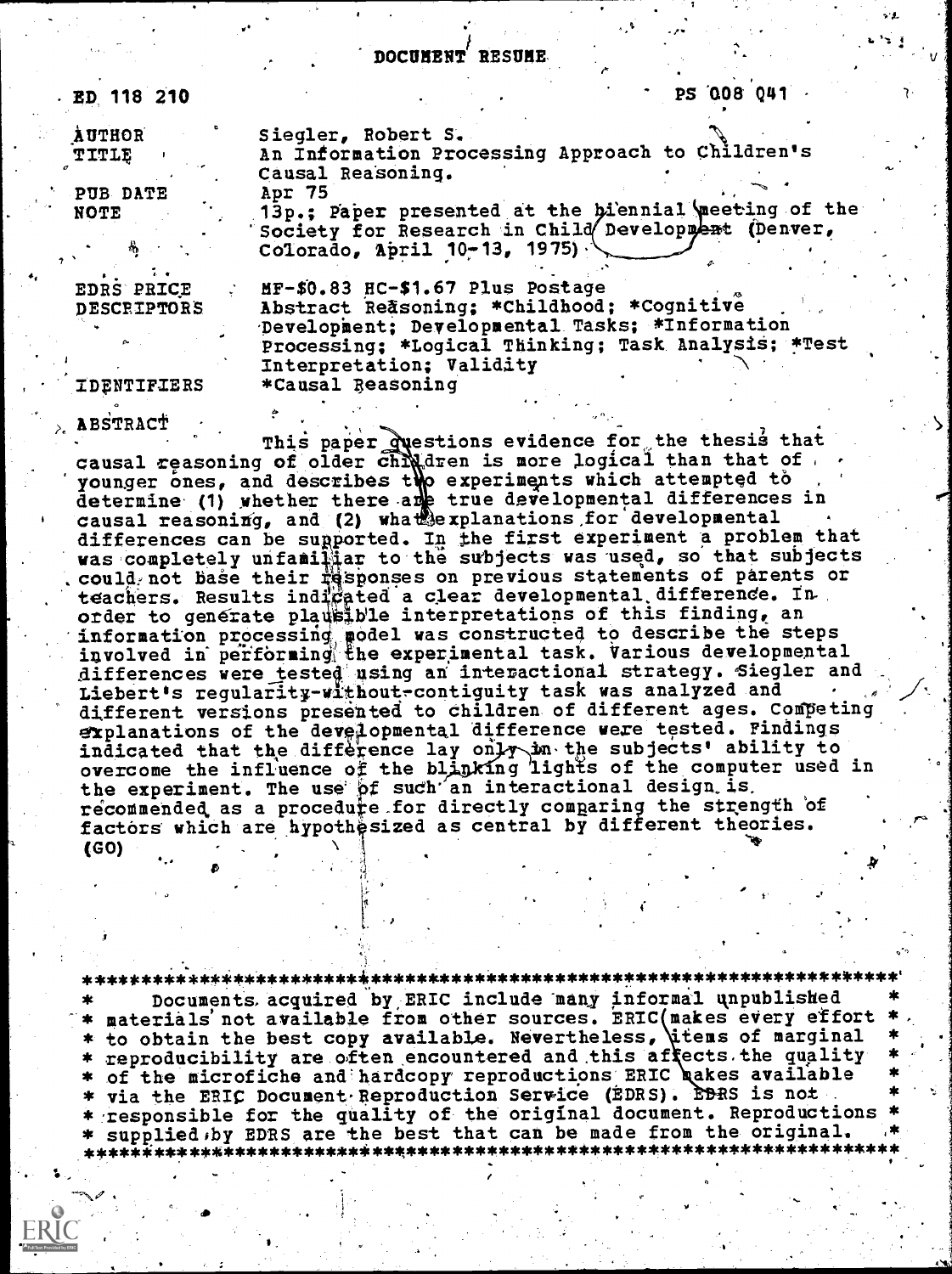Paper presented at Society for Research in Child Development Conference, Denver, Colorado, April 1975.

**ED11821** 

**Contract** 

. An information processing approach to children's causal reasoning Robert S. Siegler Carnegie-Mellon University.

EDUCATION & WELFARE<br>NATIONAL INSTITUTE OF

THIS DOCUMENT HAS BEEN FOUCATION PERSON OR ORGANIZATION ORIGI **ATING IT POINTS OF VIEW OR OPINIONS<br>STATED DO NOT NECESSARILY REPRESSARITY FOR A SENT OF FICIAL NATIONAL INSTITUTE OF<br>EDUCATION POSITION OR POLICY P** 

The work that I am going to talk about today is in the area of children's causal reasoning. However, the issues that I hope to raise go beyond the topic area and concern how we can best uncover and explore developmental differences in children's reasoning. First, I will describe how a developmental difference in causal reasoning was uncovered in an earlier experiment. Then I will talk about a recent study in which various explanations for the developmental difference were tested. Finally, I will point to some broader ramifications for the investigation of cognitive develop $ment.$ 

Most tasks used in studying causal reasoning are taken directly from Piaget's work. Children are asked questions such as "What causes the tides?" or "What causes the wind?" Older children tend to respond with answers such as "the moon," "gravity," and "air currents." Younger ones, by contrast, indicate that their fathers or God are the sources of causation.  $\delta$  On the basis of such evidence, Piaget and subsequent investigators have concluded that the causal reasoning of older children is more logical than that of younger ones. Yet are the changes on such problems in the area of logic, or are they changes in simple factual knowledge? Newton did not discover the law of gravity until the 17th century. The relationship of the moon to the tides was known earlier to sea-faring cultures, but what is the likelihood that contemporary 8- or  $\frac{1}{2}$ 9-year-olds would discover them on their own? It seems most probable that such

00002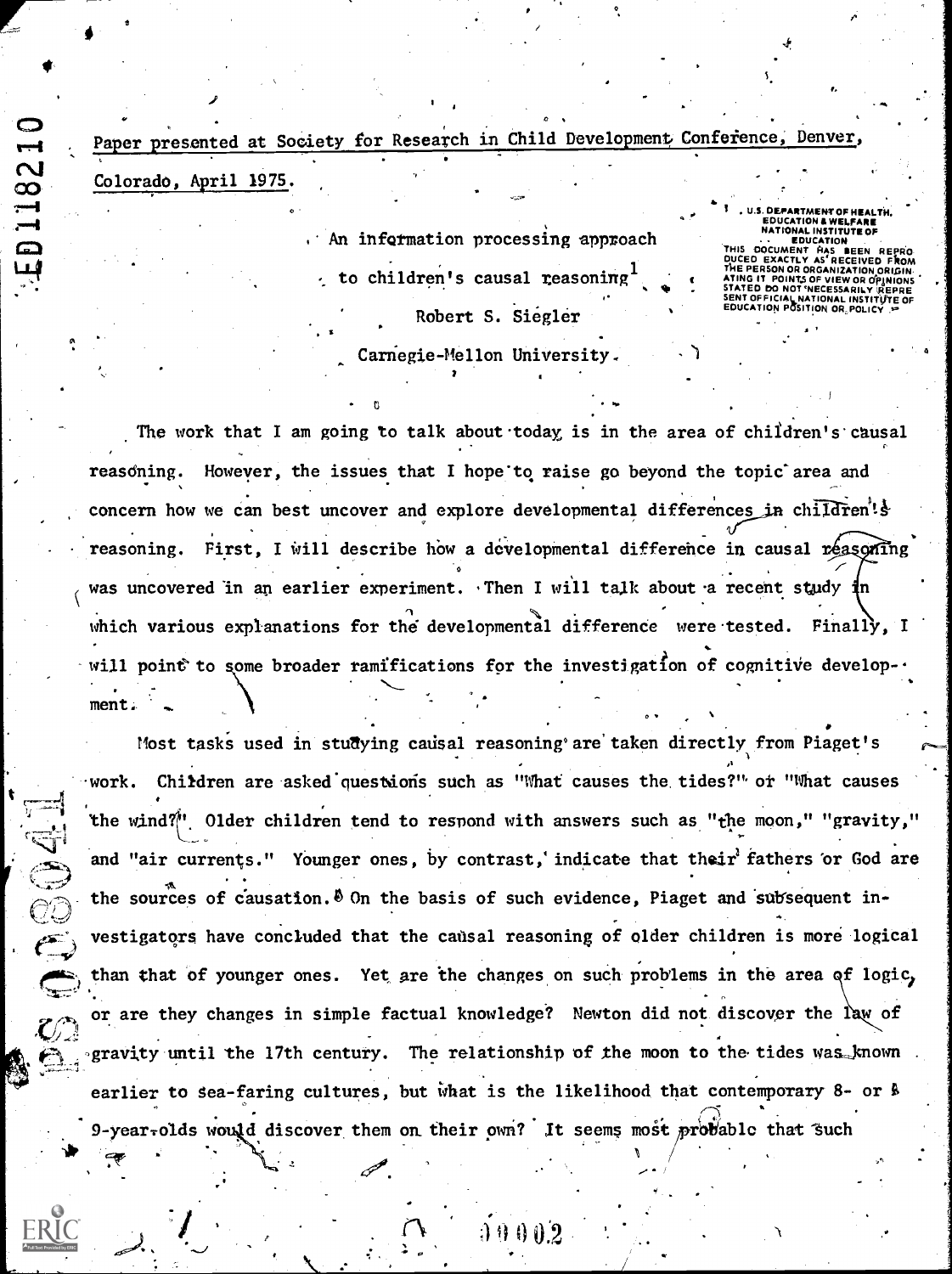traditional questions do not evoke children's logic at all, but rather their remembrance of the sophisticated explanations of parents and science teachers.

2..

**.** 

To determine whether there were true developmental differences in causal reason- $\sigma$  . The same  $\sigma$ ing, then, a totally unfamiliar problem was needed in which children could not rely on previous statements of parents or teachers; each child would evaluate the same data with no directly relevant prior knowledge. In the task used, children were asked to determine which of two possibilities was causing an electric light to go on: it could either be the activities of a perceptually salient "computer" with orange, green, and red blinking lights or the insertion of an IBM card into an unadorned gray "card programmer.". The computer onerated on a preprogrammed, moderately complex cycle; its activities were uncorrelated with the light bulb's onset. By analogy, it represented all the activities occuring in the world simultaneously but unrelated to the event to be explained. On the other hand, insertion of the card into the card  $\bullet$   $\bullet$ programmer represented a specific possible cause with a specifiable relationship to p<sub>r</sub> the light bulb's onset.

In the initial experiment (Siegler & Liebert, 1974), we were interested in the classic causal variables of contiguity and regularity; we varied them in a simple factorial array. Thus, some of the five- and some of the eight-year-olds saw the light bulb go on every time immediately after the card was inserted into the programmer (contiguity) and regularity); some saw it go on immediately after the card's insertion on one-half  $\beta f$  trials and not at all on the other one-half (contiguity without regularity); some saw it go on every time but only after five seconds had passed since insertion (regularity without contiguity); and the remainder saw it flash on only one -half of trials and then only after five seconds had passed (neither contiguity nor regularity).

The results. of this initial experiment indicated,a clear developmental differ-Both five- and eight-year-olds chose the card programmer as the causal agent

 $0,0.3$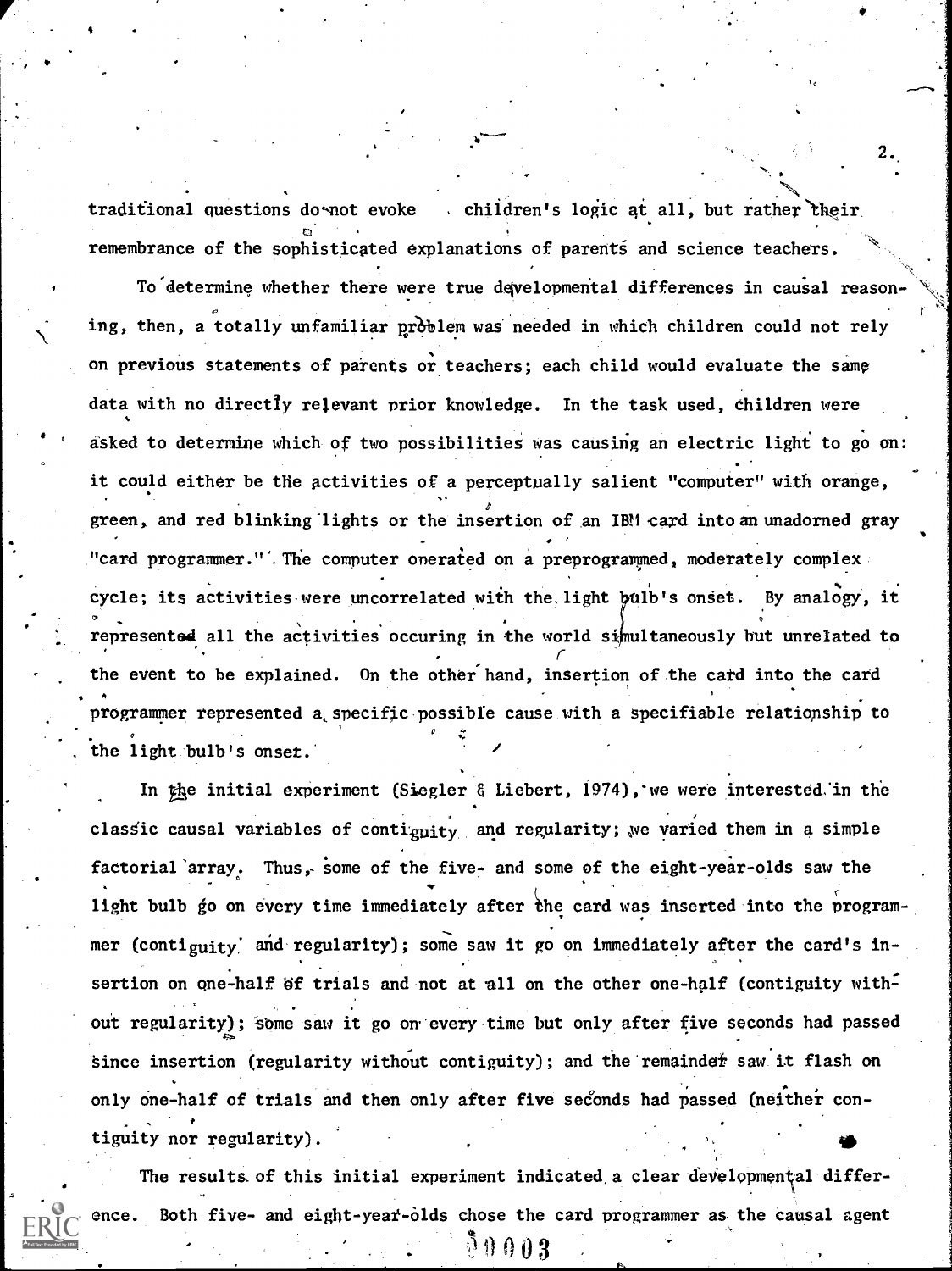more often when the pairing had been temporally contiguous than when it had been delayed, but only the older children chose it more often when the light bulb went on every time than when it went on only one-half of the time.

At this point, the likelihood that there existed a true developental difference in the effects of regularity on causal reasoning seemed quite great, but its explanation remained unclear. There were two major conceptual problems in approadhing the explanatory issue: how to generate plausible interpretations and how to determine which of the plausible interpretations were in fact effective. The first problem was  $\sigma$  and  $\sigma$ solved by constructing an information processing model of the steps necessary to do the task--it was assumed that the source of the developmental difference would lie in ability to perform one or more of these processes. The second problem, testing the . The contract of the contract of the contract of the contract of the contract of the contract of the contract of the contract of the contract of the contract of the contract of the contract of the contract of the contrac interpretations; was resolved, by adopting an interactional strategy. Specifically, . children of  $\widehat{\beta}$ ffferent ages were presented different versions of the basic task. The versions differed in their demands that particular component steps within the information processing model be performed. Presumably, if the developmental difference, resided in unequal ability on a particular process, then removing the need to do that  $\quad$ step would reduce the difference between age grouns. Removing a step that was not an  $\qquad$ important source of the inequality would, by this logic, leave the difference intact. In the current-experiment, I applied this strategy to analyzing Siegler and

Liebert's (1974) regularity without contiguity task--the task in which the light bulb went on each time the card was inserted into the card programmer but only after a five-second-delay. The information processing model for the problem is quite complex and evidence necessary to fill in certain portions in detail is lacking, but the basic outlines can be conveyed in terms of a few broad steps. First, children need to accurately encode the instructions and to decide on criteria for when they will.  $\sim$  and  $\sim$   $\sim$   $\sim$   $\sim$ infer causation. Next, they need to note that despite occasional contiguous pairings,

 $1004$ 

3.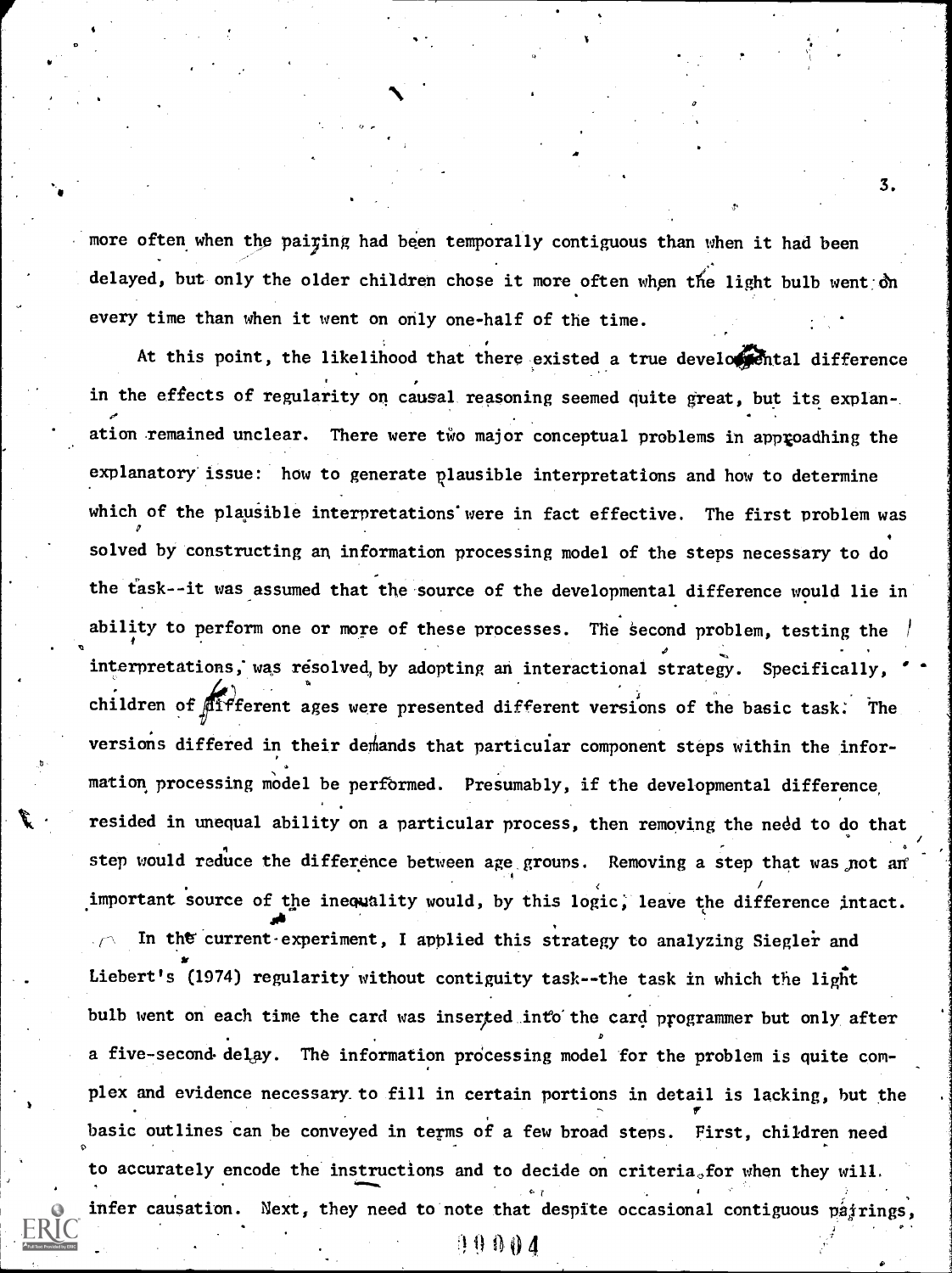there is no consistent correlation between the activities of the computer lights and, the light bulb's onset, and that there is a regular relationship between the bulb's onset and the card's insertion. Making this latter connection demands the ability to represent temporal'intervals in memory, to compare them, and to note their equality or inequality. Finally, on the basis of this knowledge, children must infer that the relationship between the card's insertion and the light bulb's onset is causal, while the relationship between the bulb's onset and the blinks of the computer lights is  $\hbox{\tt hot}$  .

4.

i also on because they misen coded the initial instructions; because they were unable to  $\frac{1}{2}$ This model suggests  $\widetilde{a}$  number of possible sources, of the developmental difference. Younger children could fail to conclude that the card's insertion caused the light to rule out a relationship between the computer lights and the light bulb's flashes; because shortcomings of memory prevented them from representing, comparing, or noting 1 the equality of the five-second periods between the card's insertion and the light's onset; or because they noted all relevant relationships but did not infer that the card programmer was causal. Each of these explanations was tested in turn; however, before doing sp, an effort was made to rule out two alternative explanations, ex- $\sigma$ ,  $\sigma$ ,  $\sigma$ ,  $\sigma$ ,  $\sigma$ ,  $\sigma$ ,  $\sigma$ ,  $\sigma$ ,  $\sigma$ ,  $\sigma$ ,  $\sigma$ ,  $\sigma$ ,  $\sigma$ ,  $\sigma$ ,  $\sigma$ ,  $\sigma$ ,  $\sigma$ ,  $\sigma$ ,  $\sigma$ ,  $\sigma$ ,  $\sigma$ ,  $\sigma$ ,  $\sigma$ ,  $\sigma$ ,  $\sigma$ ,  $\sigma$ ,  $\sigma$ ,  $\sigma$ ,  $\sigma$ ,  $\sigma$ ,  $\sigma$ ,  $\sigma$ ,  $\sigma$ ,  $\sigma$ ,  $\sigma$ ,  $\sigma$ ,  $\sigma$ , trinsic to the information processing model but possibly relevant to explaining the developmental difference.

One alternative hypothesis concerned the social psychological phenomenon of commitment. In the earlier experiment, children were asked to identify the causal agent each time the light bulb went on, including the first trial, before any regular relationship could have become apparent. The very act of making judgments may have produced in kindergarteners an artifactual commitment to continue choosing a specific . .causal agent, even if it meant ignoring the implications of changing knowledge. This possibility seemed especially plausible because over three-fourths of the kindergarteners in the earlier experiment had chosen the same object as causal on all six

J9005

,7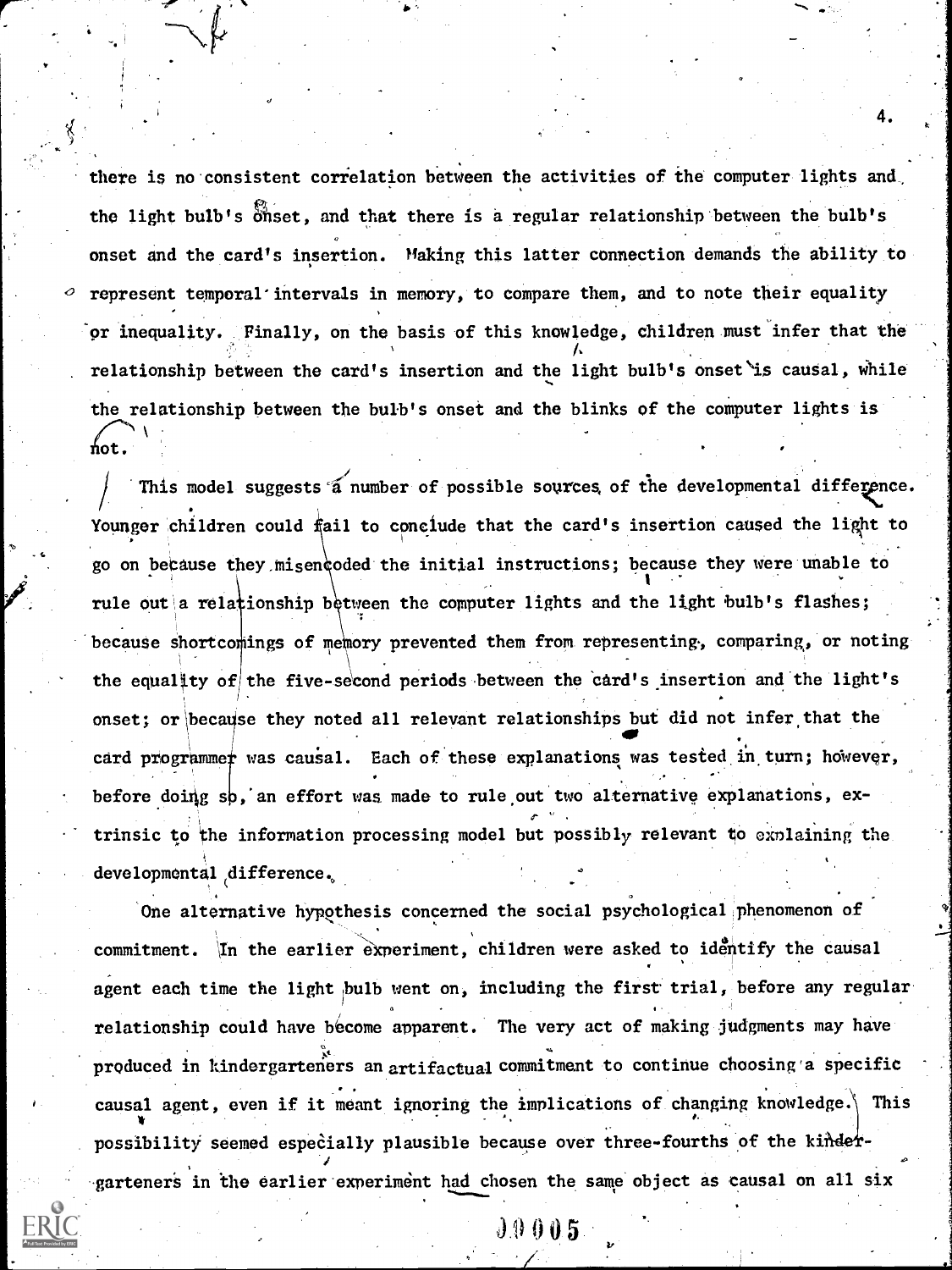trials, compared to roughly one-fourth of third graders. Therefore, the procedure was changed so that no response was requested until the light had gone on six times. Under this condition, as previously, older children were substantially more likely to choose the card programmer as the cause when there was a regular five-second delay between the card's insertion and the light's onset than when there was no consistent relationship. Younger children were unaffected by the regularity relatiohship. The absolute numbers were quite dramatic; all  $12$  of the older children in the regularity condition chose the card programmer as the causal agent versus only 5 of 12 of the younger ones (Table 1).

5.

ranger i Santana.<br>References

..

The second alternative that I wished to rule out was the possibility that *Nounger* children processed the information in basically the same way as older ones, but were slower either in rejecting the inconsistent relationship or in detecting the consister one. To test this hypothesis, the length of the trials period was doubled; rather than seeing the light bolb go, on 6 times, children saw it go on 12 times, in each case 5 seconds after the card had been inserted into the programmer. This longer trials period had no effect; pnly 4 of the 12 kindergarteners chose the 'card pro' grammer as the éausal agent compared to 5 of 12 in Experiment l (Table 1). It thus appeared that the developmental difference might be accounted for by one or more of the operations specified in the information processing model.

First<sub>)</sub>the possibility was tested that the younger children in fact had gathered  $\blacksquare$ all of the information about the relationships of the computer's and card programmer's  $\rho$  . The contract of the contract of the contract of the contract of the contract of the contract of the contract of the contract of the contract of the contract of the contract of the contract of the contract of the co activities to the light bulb's onset, but that on the basis of this information they were reluctant to infer that the one relationship was causal. To eliminate the need to draw this inference, a second dependent measure was added. After the trials period, the light bulb was unscrewed; children were told that the experimenter would turn the computer and card programmer back on and that they should press the buzzer when they, thought the light bulb would have gone on if it were still screved in. .The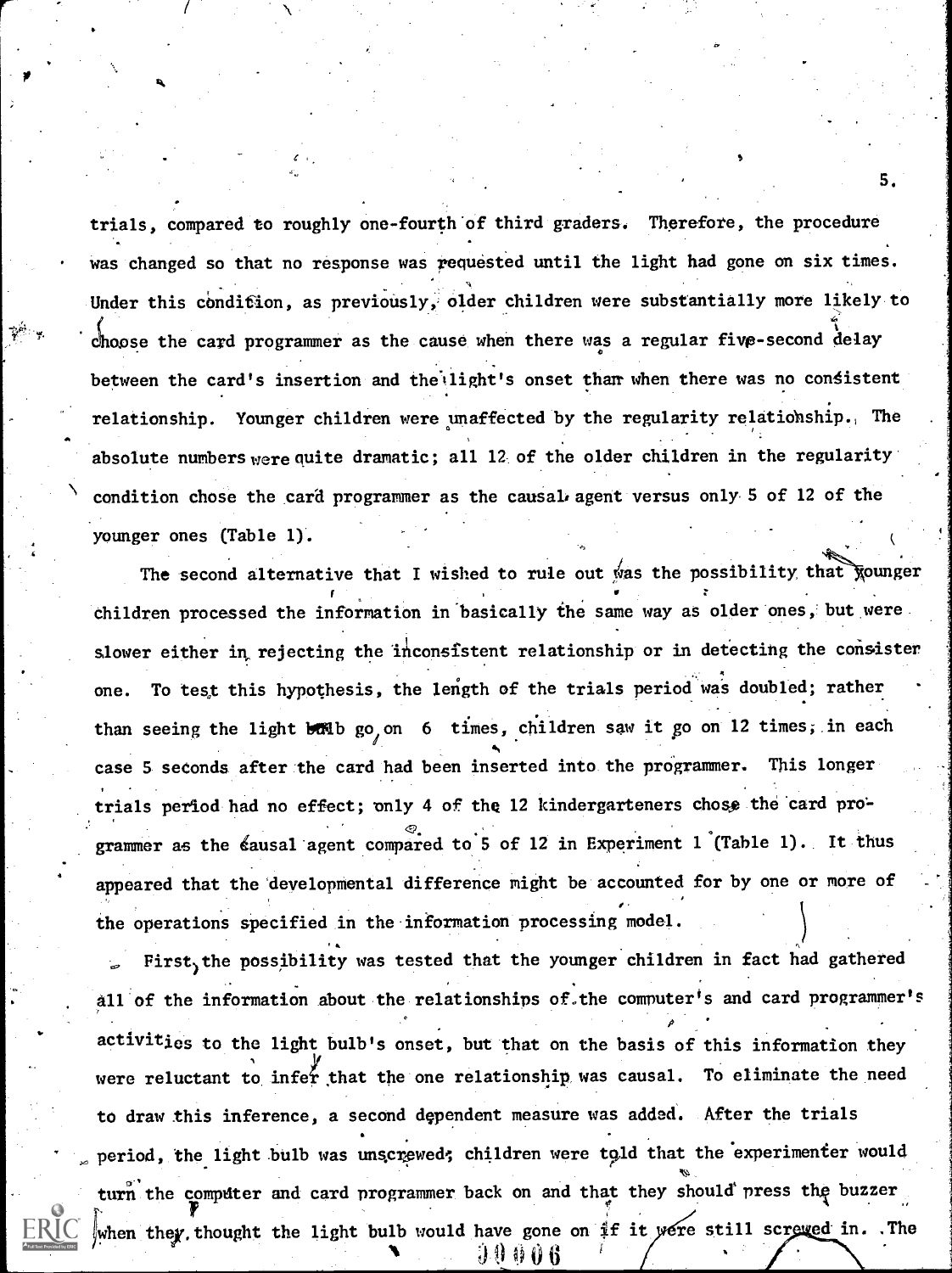computer and card programmer were switched back on, and the timing of the buzzer press was recorded. After this, children were asked what they thought had gaused the light to go on. If differential criteria for drawing the causal inference was the source of the developmental difference, younger children's buzzer presses presumably would be as-accurate as those of older children, but the differences on the verbal measure would be expected to remain.

In fact, the nonverbal measure of knowledge revealed a very similar pattern to the verbal one. Of the 10 third graders, 9 pressed the buzzer within two and one-.. half seconds of when the light would have gone on--that is, at least two and one-half and no more than seven and one-half seconds after the card had been inserted into the programmer. Only 4 of the 10. kindergarteners met this criterion of accuracy. Especially interesting, the children whose buzzer presses were accurate almost always chose the card programmer as the causal agent, whereas few whose presses were inaccurate did (Table 2). Thus, the developmental difference was not due to differential standards for inferring a causal relationship.

The next step was to test whether the difference was due to misencoding of the instructions. Specifically, it was possible that when told to find out which object was  $\hat{\mathcal{Y}}$ ausing the light bulb to go on, younger children precluded the possibility of . , a delayed but regular relationship, due to a more restricted definition of what constituted a cause. To eliminate this potential source of difficulty, the instructions were changed so that children were asked to find out what told them when the light would go on.

Again, the developmental difference remained--8 of the 10 older children had accurate buzzer presses versus 3 of 10 younger ones. Thus, misencoding of instructions Was rejected as an explanation. **lt** and a series

Finally, an attempt was made to determine whether the developmental difference was due to an absolute inability of the younger children to represent in memory, com-

i) 0 0 0 7

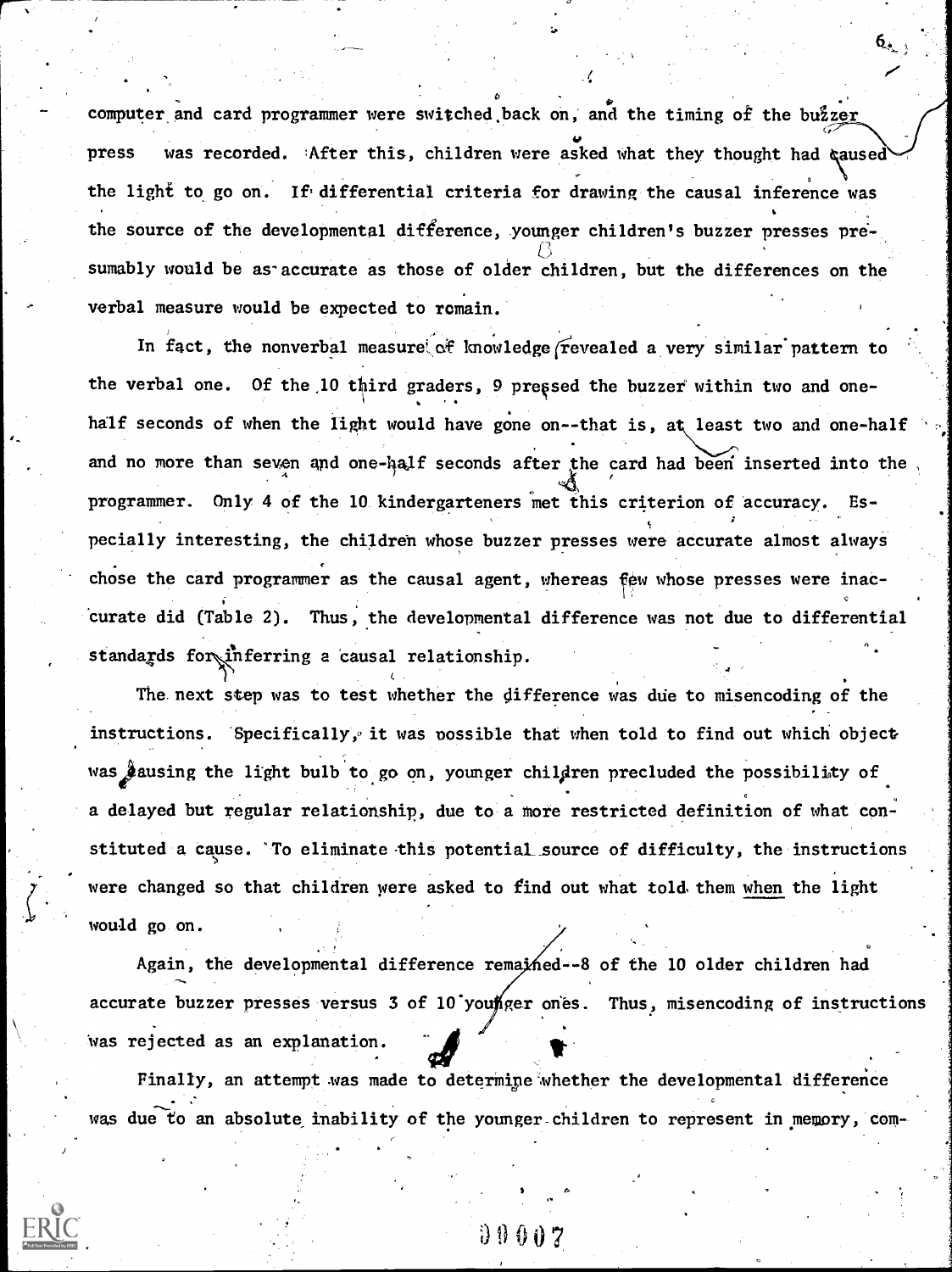pare, and note the equality of the temporal delays between the card's insertion and the light bulb's going on., or whether the distracting qualities of the computer were responsible for the difference. To test these alternatives, the computer was removed. In all other respects, the procedure was identical to earlier phases; for obvious reasons, the buzzer press measure was the only one used. Let the developmental difference was in absolute ability to represent temporal delays in memory, the difference would be expected to remain. On the other hand, if the distracting influence of the computer were responsible, the difference between third graders and kindergarteners would be expected to disappear.

7.

Under these conditions, the developmental difference did disappear. Only one more older than younger child produced an accurate buzzer press--7 versus 6. Thus, the problem was not in memory for the temporal durations, but rather seemed to be in. ability to overcome the distracting influence of the computer's lights or to reject their role as possible causal agents. Teasing out the precise nature of the difficult caused by the computer's activities is the next step.

This strategy seems applicable to a wide variety of problems in cognitive development.. A number of consistent developmental differences have been uncovered--in  $\mathbf{v}_{\perp}$ conservation, seriation, class inclusion, probability learning, hypothesis testing, and other tasks. Many competing explanations have been proposed but rarely are these ) competing explanations tested against each other within the same procedure. This precludes direct comparisons of the strengths of factors hypothesized to be central by different theories. If also increases the number of procedural variables confounding theoretical interpretations while leaving unspecified their effects. Use of interactional designs, varying the age of the learner and the demands of the basic task, can alleviate these problems. In addition, proceeding in the present way allows  $\mathbf{f}(\mathbf{x}) = \mathbf{f}(\mathbf{x})$ . The set of  $\mathbf{f}(\mathbf{x})$  $\epsilon$  strong rejection of the importance of certain theoretical explanations. Finally, the

<sup>4</sup> 0008

 $\bullet$  . The contract of the contract of  $\Lambda$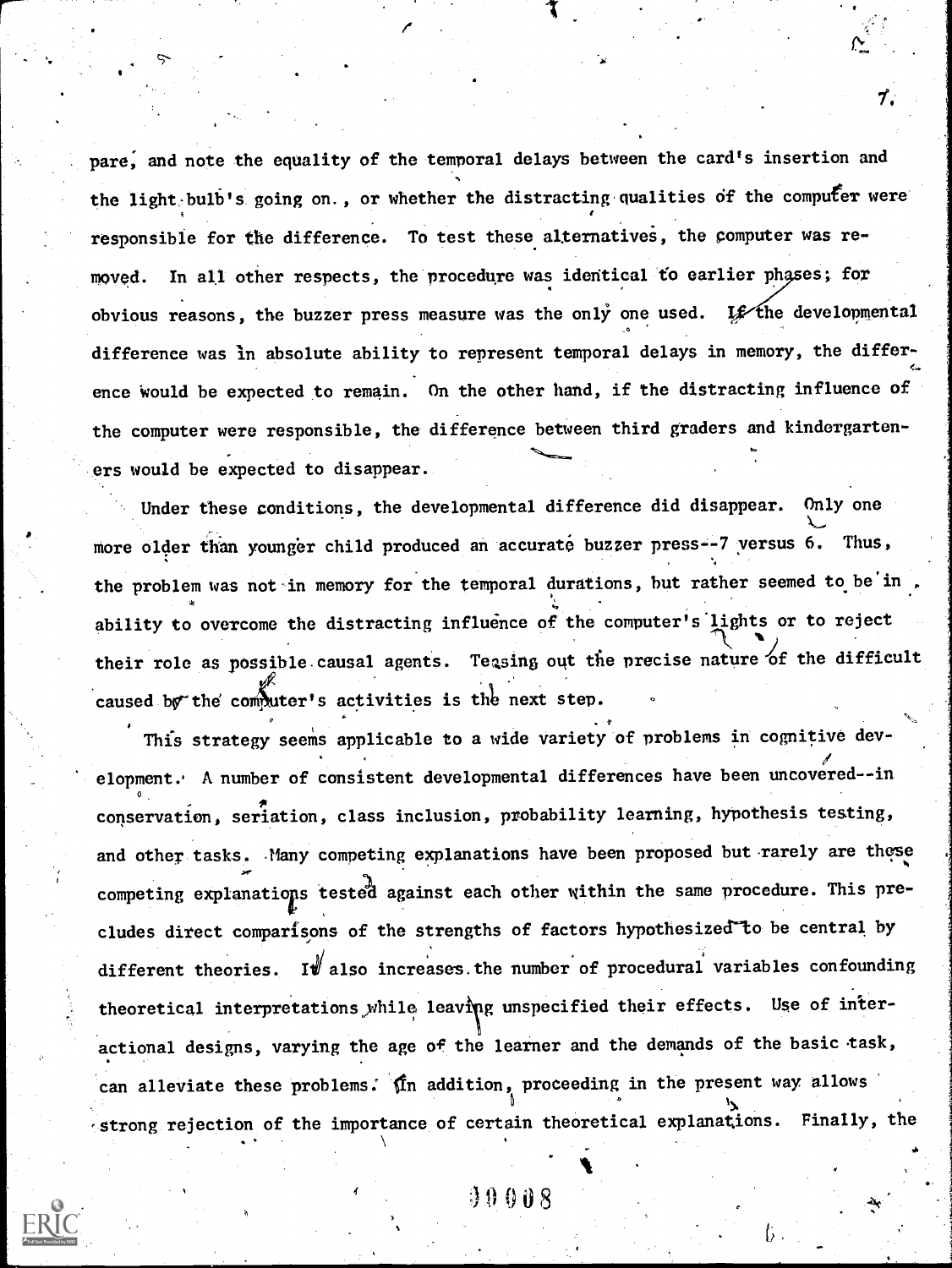approach suggests a method for convergent validation of interpretations. If the processes underlying developmental differences on a task are understood, then either of two approaches should be sufficient to narrow the gap in performance: changing the task, by fliminating the hypothesized source of difficulty, or changing the child, by engendering mastery of the relevant operations through training.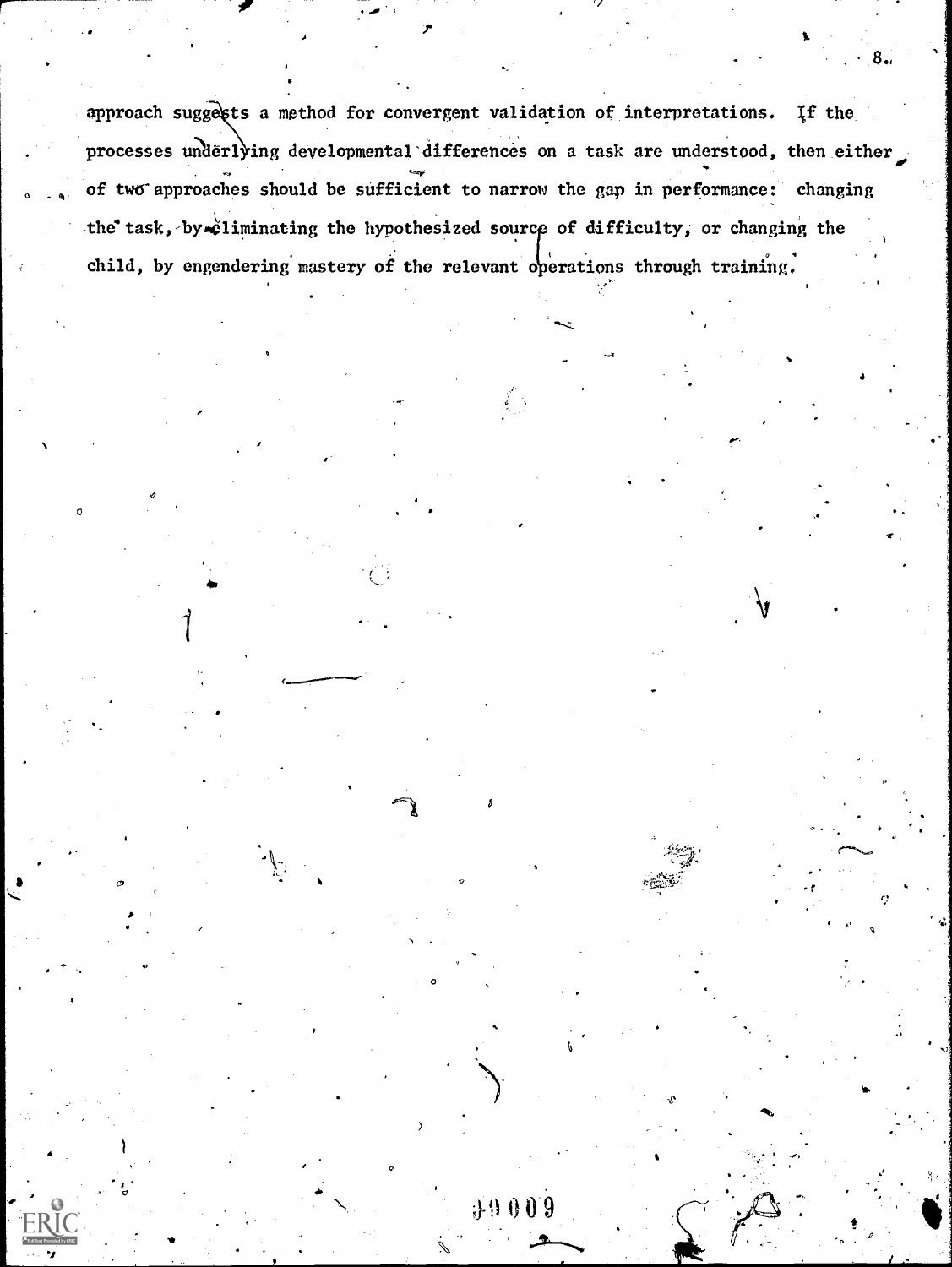## References

9.

'7

Siegler, R. S., & Liebert, R. M. Effects of contiguity, regularity, and age on children's causal inferences. Developmental Psychology, 1974, 10, 574-579. Siegler, R. S. Defining the locus of developmental differences in children's causal reasoning. Journal of Experimental Child Psychology, 1975, in press.

t)

 $\blacktriangledown$ 

4

 $\circ$   $\bullet$   $\circ$ 

.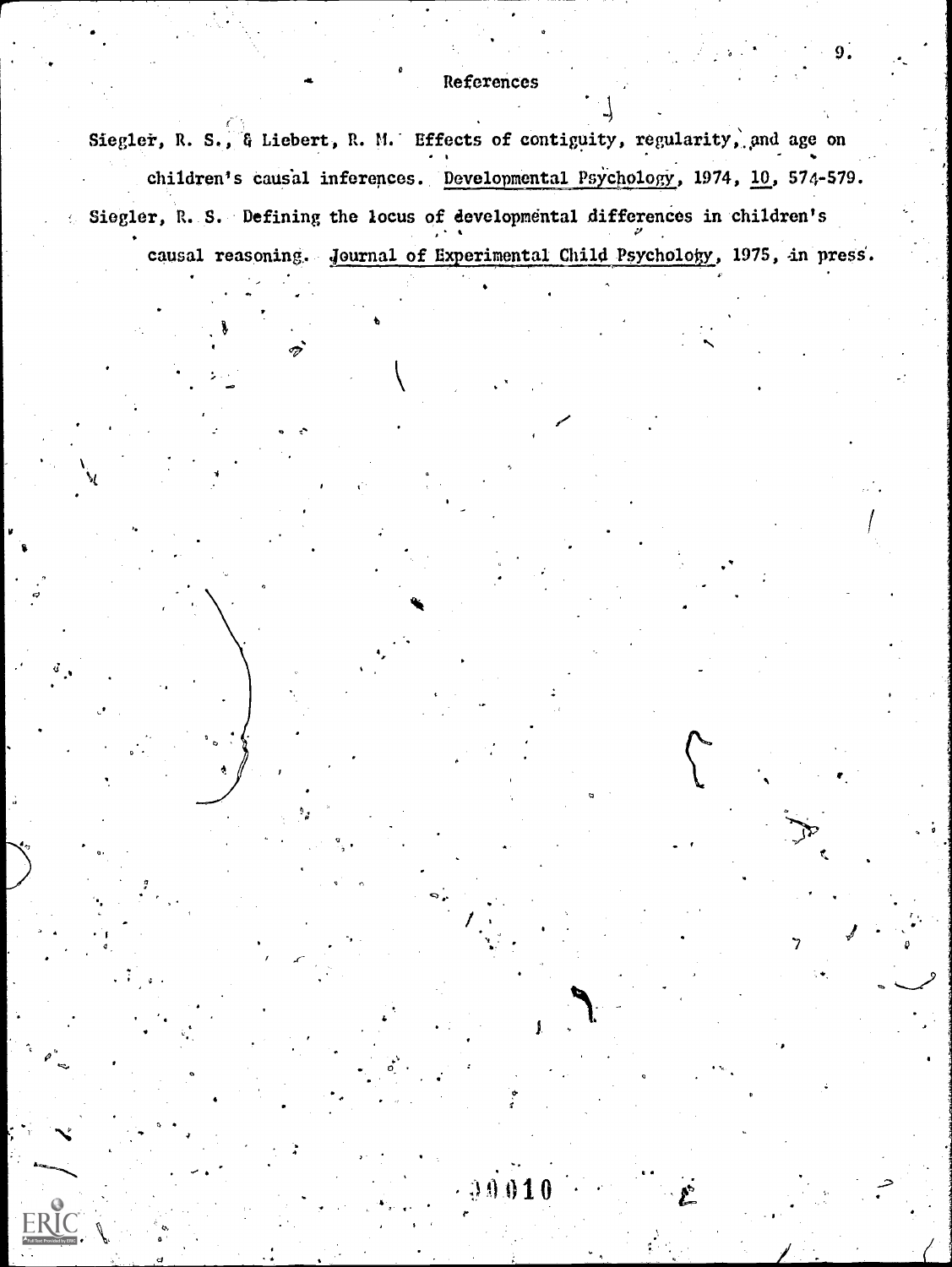## $F_{\text{oothote}}$

10041

 $1_A$  more detailed description of the experiment described in this paper is provided in Siegler (1975).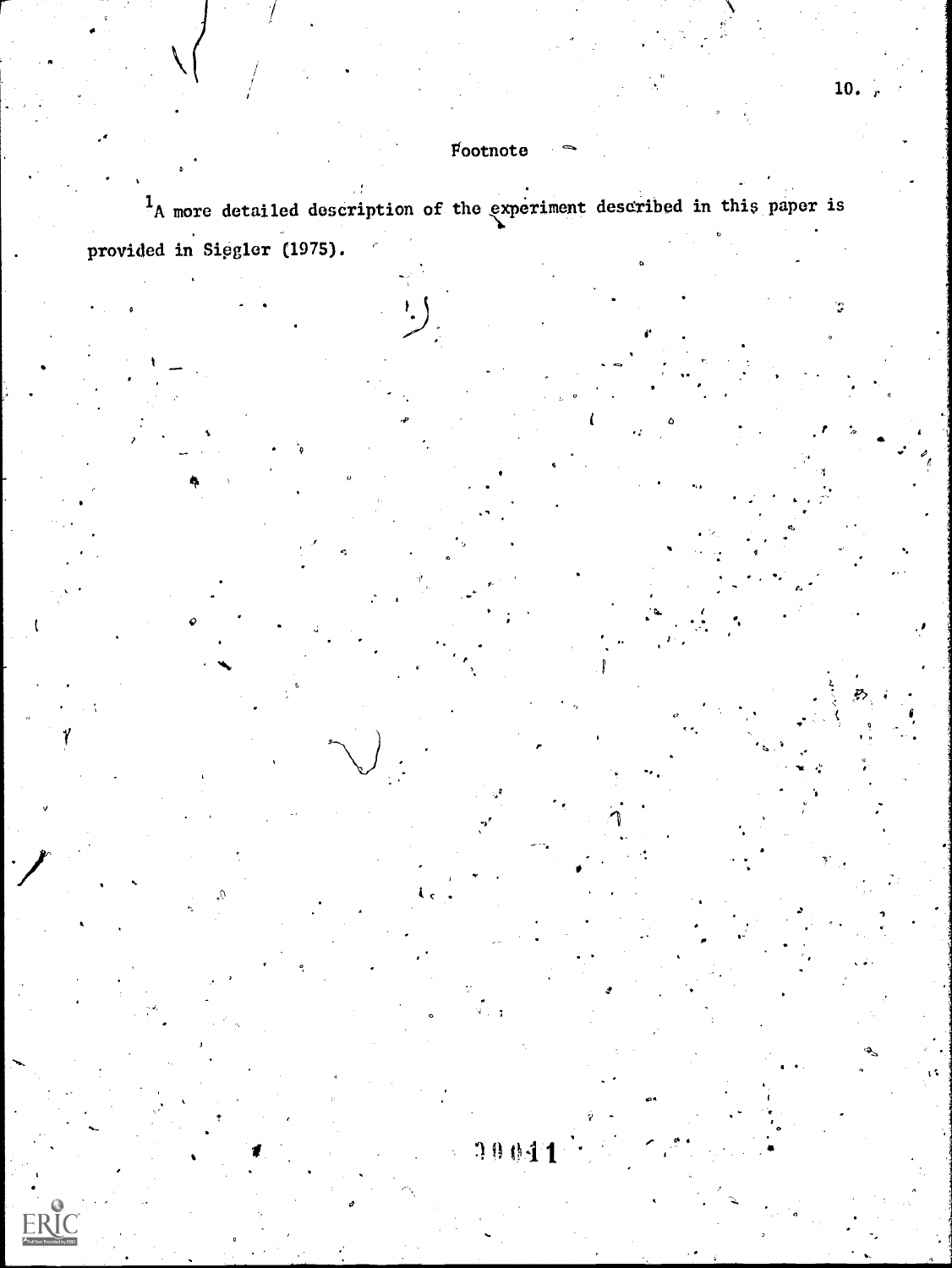## Table 1.

Kindergarteners' and third graders' causal inferences<sup>a</sup>  $\blacksquare$ 

|                                          | Chose card program         |  | Chose computer |  |
|------------------------------------------|----------------------------|--|----------------|--|
| Third grade                              |                            |  |                |  |
| · Regularity                             | 12                         |  | O              |  |
| Non-regularity                           | $6\overset{\sim}{\otimes}$ |  | 6              |  |
| Kindergarten<br>$\overline{\phantom{a}}$ |                            |  |                |  |
| Regularity                               | 5                          |  |                |  |
| Non-regularity                           | $\overline{c}$             |  | $10^{\degree}$ |  |

Kindergarten

Regularity 4

aEntries in table refer to absolute number of children choosing object as causal agent  $(N = 12/condition)$ 

00012

 $I = \{I_1, I_2, \ldots, I_n\}$ 

tx

11.